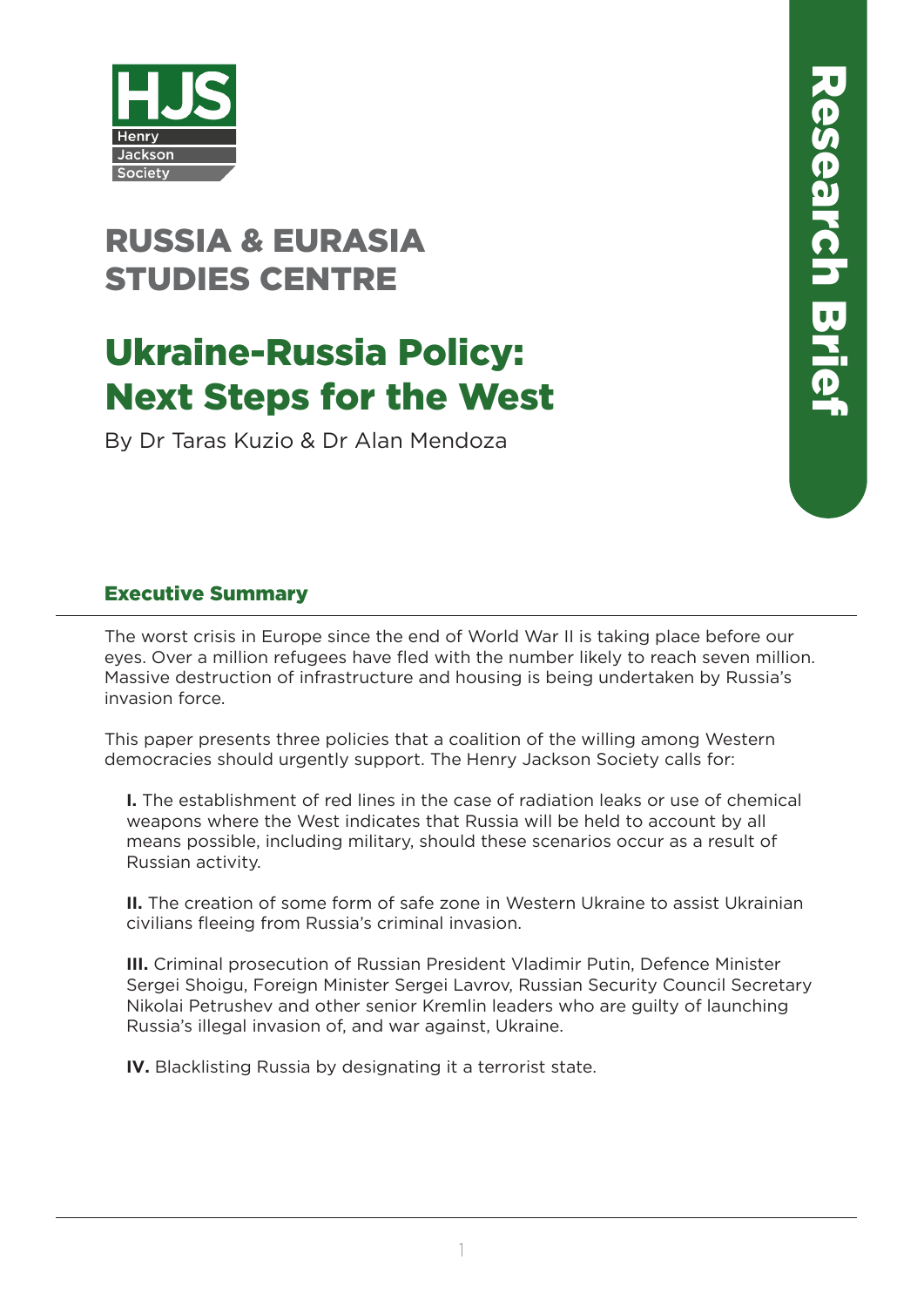## I. Establish Clear Red Lines to Prevent Future Aberrant Russian Behaviour

Thus far in the Ukraine invasion, it is Russia's President Vladimir Putin who has been able to establish red lines about the extent of others' involvement in a conflict of his making, and where he is breaking international law. As an example of the effect this has had on Western freedom of manoeuvre, the UK, US and other Western countries have expressed concern that measures like the creation of a No-Fly Zone would "escalate" the military situation and possibly lead to confrontation between NATO and Russia.

Given recent developments in the conflict however, it is time that the West created some red lines of its own, in a bid to limit the ability of the Russians to put either mass public safety or further internationally agreed norms of behaviour at risk.

Two particular scenarios would form the basis of a credible Western ultimatum to Russia about future behaviour:

**1. A Nuclear Radiation Outbreak Occurring Owing to Russian Neglect or Attack:**  Russian security forces have occupied the decommissioned Chornobyl nuclear plant north of Kyiv, where an accident in 1986 spread radiation as far as northern England. There have been reports of power cuts at Chernobyl since the Russian takeover which might imperil the status of the still damaged reactor, and lead to further radiation leaking.

Similarly, after a firefight with Ukrainian forces, Russian security forces also occupied Zaporizhzhya, Europe's largest nuclear power plant and among the ten largest in the world. The Zaporizhzhya plant has six VVER-1000 pressurised light water nuclear reactors, damage to which could have catastrophic consequences. During the Russian attack, a fire broke out at a non-critical part of the plant as a result of Russian damage in combat. The consequences of a different part of the plant being affected similarly would be horrific.

#### **2. Chemical Weapons Attack:**

The Kremlin supported Bashar al-Assad's Syrian regime's use of chemical weapons attacks against civilians. The OPCW (Organisation for the Prohibition of Chemical Weapons) has reported that chemical weapons were used on seventeen occasions during Syria's civil war.<sup>1</sup> Russian GRU officers conducted a chemical weapons attack in Salisbury, England in 2018 against Sergei Skripal, one of their former officers. Skripal survived the attack but an innocent British woman died after coming into contact with the chemical substance Novichok.

American and British officials have warned that Russia could use false claims Ukraine and the US were developing biological and chemical weapons as a pretext for a chemical weapons attack against Ukrainian civilians or military forces.<sup>2</sup> The Institute for the Study of War think tank has warned: "Recent Russian state media narratives have built upon a long-running Kremlin information operation to falsely claim that Ukraine, the United States, and NATO are plotting a chemical or radiological attack on Russia or Russian-occupied Ukrainian territory. Russia may conduct or fabricate such an attack and blame Ukraine and NATO to justify additional aggression against Ukraine."3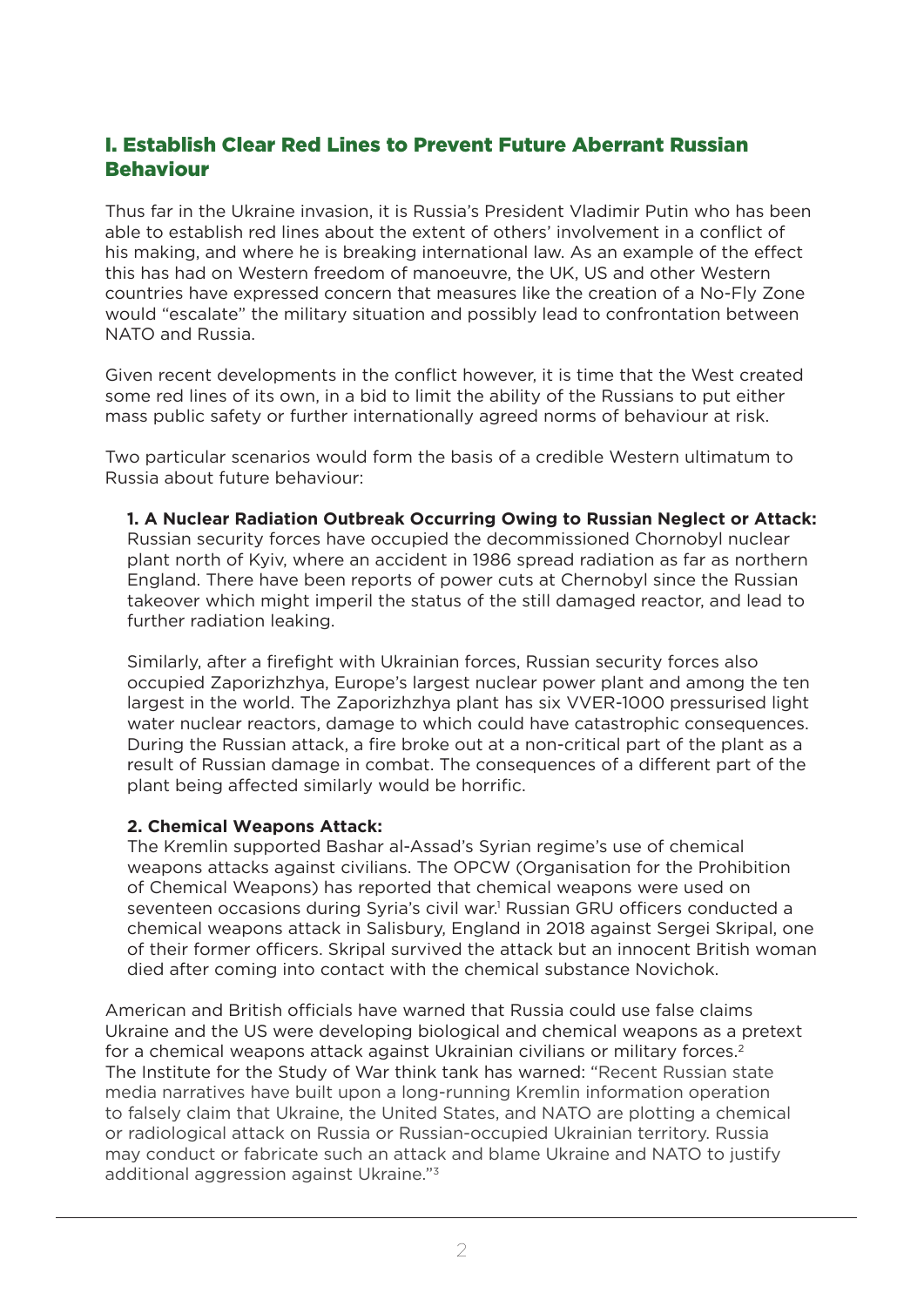The world cannot tolerate either a nuclear accident stemming from Russian attempts to control Ukrainian nuclear sites, or a Russian chemical attack. The former would place Europeans on the front line of the conflict, while the latter would be an escalation of a kind the world has previously stated it would not accept. Accordingly, the West should act now and inform the Russian government in no uncertain terms that either of these scenarios would be regarded as a significant Russian escalation, and that all Western responses, including military options, would return to the table at this point.

#### II. Support Humanitarian Intervention: Create a Safe Haven for Ukrainian Refugees

Russian forces under Vladimir Putin have an appalling human rights record in urban warfare, evidenced by their actions in the Chechen capital of Grozny and the Syrian city of Aleppo. Recent events have highlighted the capability of Russian forces to engage in actions with significant civilian casualties. The United States Ambassador to the United Nations has alleged that Russian forces are planning to "target those who oppose Russian actions, including Russian and Belarusian dissidents in exile in Ukraine".4 Civilians attempting to flee cities under assault have been shelled by Russian forces, and Russia's defence ministry has offered a ceasefire only for civilians fleeing for Russia or Belarus.<sup>5</sup>

Ukrainian President Volodymyr Zelenskyy has pleaded with EU, UK and US leaders to introduce a no-fly zone over all of Ukraine. Washington, London, and NATO have rejected this proposition with figures asserting it presents an unacceptable risk of direct conflict with Russian forces.<sup>6,7,8</sup>

With the option of a uniform No-Fly Zone off the table, other commentators – including the authors<sup>9</sup> – have raised the prospect of providing a 'safe zone' in Western Ukraine, encompassing ground and air elements.

The Ukrainian parliament also has called for UN peacekeepers to be brought to Ukraine and for the International Red Cross to help establish a "humanitarian corridor."10 The Ukrainian parliament stated:

"We demand to open "green corridors" for safe evacuation women, children and the elderly, humanitarian supplies assistance to victims and civilian. We also consider it necessary introduction of peacekeeping forces in Ukraine on the basis of UN GA Resolution 377 (V) Union for Peace of November 3, 1950."

Retired U.S. General Philip Breedlove, former NATO Supreme Allied Commander Europe, has observed that the fastest way to establish a humanitarian no-fly zone in the west of Ukraine would be through "a coalition of the willing," which would be different to a military no-fly zone and "have different rules of engagement." "

Breedlove explained how his humanitarian safe zone would work:

*"The rules of engagement would be that we are constructing a humanitarian operation to allow for humanitarian relief corridors and all other manner of things on the ground below them. We are not going to fire on our opponent unless our opponent fires on us. And so, we tell the opponent that this is a humanitarian*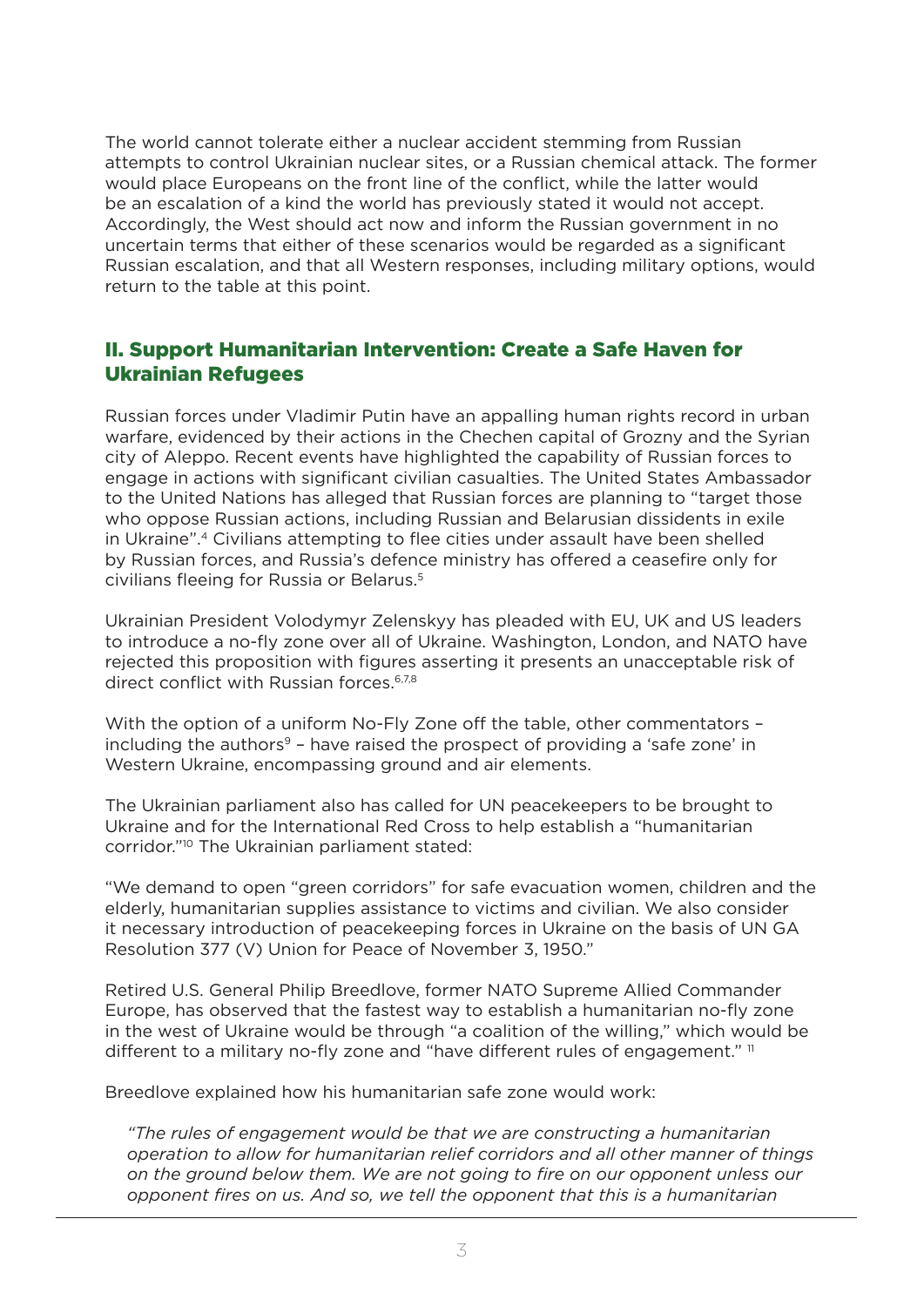*no-fly zone. We will not fire on your ground stations unless you fire on us, and we will not fire unless fired upon."12 Adding, "it would be something where we would transmit to our opponent what we are doing in order to stay out of a more bellicose posture. But it would be really up to the opponent how it would proceed if we went in there and tried to have a no-fly zone over the western half of Ukraine."<sup>13</sup>*

Breedlove and Ambassador Kurt Volker, former US Special Representative for Ukraine Negotiations and US Ambassador to NATO, called for the West to take "humanitarian action" by:14

*"Putting in place a no-fly zone for protection of the civilian population against Russian aerial bombardment. The exclusion zone should cover Kyiv and western Ukraine — but not extend further east to avoid coming close to Russian borders. The no-fly zone would require clear communication to make clear it serves humanitarian purposes only, and that no US or NATO aircraft or drones would engage in any hostilities against Russian ground forces, except in self-defence if fired upon. Neither would they engage any Russian aircraft provided those aircraft remain outside the declared exclusion zone. Russian air force leaders will understand the lines."*

There are clear problems with an enforced safe zone imposed without Russia's support. Its maintenance would require the deployment of NATO, EU or other forces across the Ukrainian border, an act Moscow would likely choose to interpret as highly provocative, even though it is Russia that has crossed the international border first. If the region were subsequently used – or suspected to be – as the scarcely-veiled channel for the funnelling of arms into Ukraine, or the provision of a safe haven for Ukrainian military assets such as the Ivano-Frankivsk air base, then this could further elevate risks of conflict (although this could be mitigated by a Ukrainian commitment to demilitarise the zone from its perspective).

With this said, the United Nations believes the war will lead to Europe's worst migration crisis in the 21st century so far.15 Pictures continue to circulate of the medieval savagery and indiscriminate nature of the Russian attack on Ukrainian cities. The provision of shelter for refugees would alleviate these issues by providing Ukrainians with an ability to stay alive while remaining within their country rather than being forced to flee, perhaps never to return. It would also allow for the concentrated dispersal of humanitarian aid. Given the heroic defence of Ukraine by its population, we at least owe its people the opportunity to remain on the soil that they are so willing to lay down their lives for.

There is also an important strategic consideration to such a move. Thus far, Vladimir Putin has been able to control progress of the invasion. International condemnation of his invasions and sanctions to punish him have been unprecedented, but they are a medium term tool and can do little to halt the short term Russian assault. Supplying weaponry to Ukraine is the only way we have currently been attempting to the situation on the ground. A Western Ukrainian safe zone would be the first sign of proactivity as opposed to reactivity on the ground, and would represent a genuine challenge to Putin's strategic thinking about his war as well as potential future outcomes. It would also give the international community a bargaining tool in any eventual peace negotiations with Russia involving withdrawal from Ukraine, providing some much needed leverage.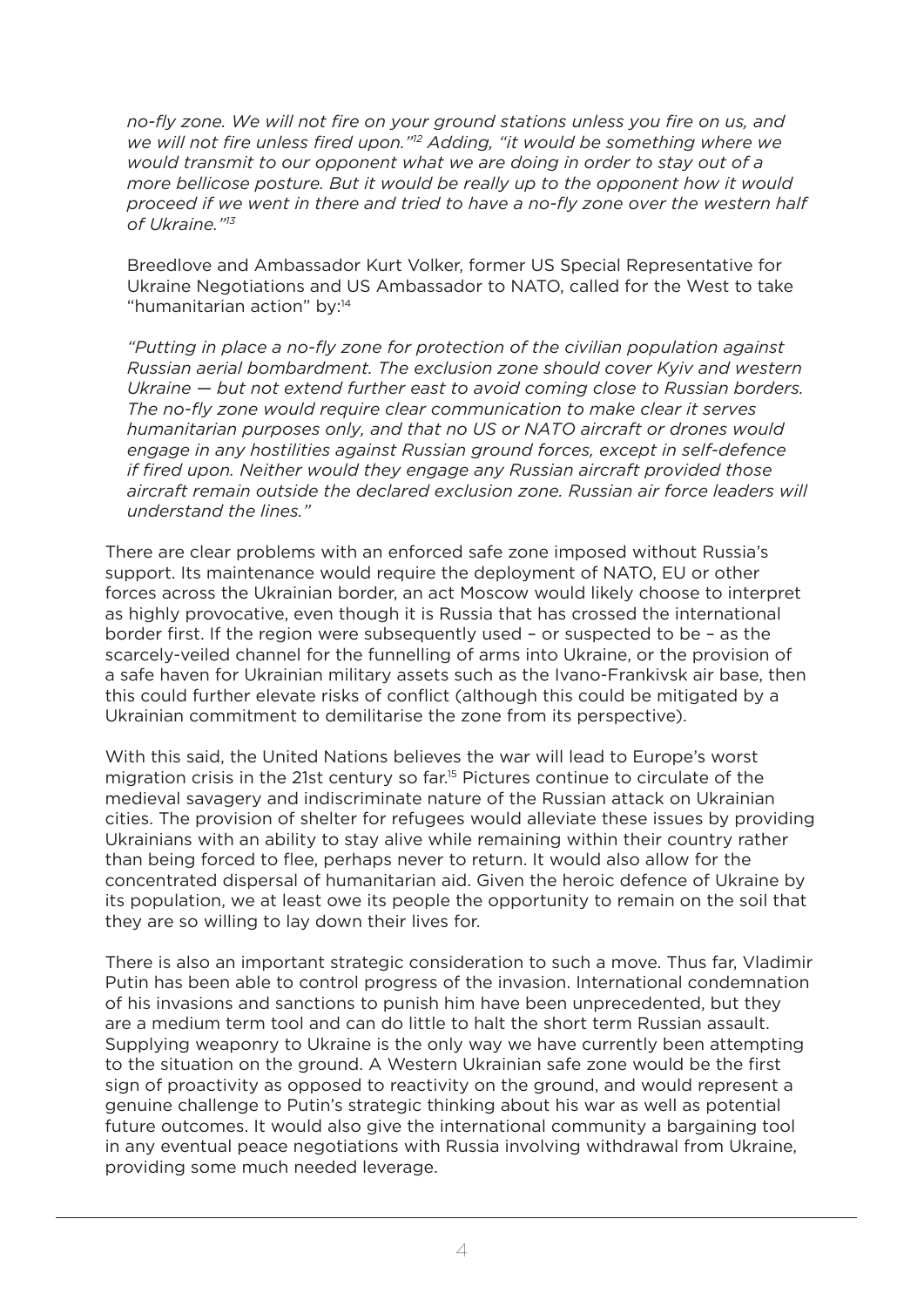Accordingly, the time is ripe to adopt a safe zone in Western Ukraine. With fighting advanced in the East and South of the country, the regions that would most obviously comprise this would be the 4 regions of Galicia (Lviv, Ivano-Frankivsk, Ternopil) and Trans-Carpathia.

No Russian plans that have been leaked by Western Intelligence or published show the Kremlin's intentions to invade and occupy Western Ukraine. Its occupation could require more resources than Russia is willing to commit, and Russian nationalists have not always considered the region to be part of the "Russian World" of the three East Slavs. As a consequence, NATO could credibly and legitimately state that an intervention of this nature in the far west of Ukraine, at the invitation of the legal Ukrainian government, would not be an interference with Russian war plans. Instead, NATO would be taking advantage of a grey zone to safeguard civilians and also preserve a part of a free Ukraine.

Leadership is about making bold and decisive steps, while minimising risks of conflict resulting from any upping of the ante. It is our belief that a Western Ukrainian safe zone represents a measured and proportionate next step for the international community to take. It would demonstrate that we continue to believe in a free Ukraine and are prepared to take actions that will fully match our rhetoric that "Putin must fail".

#### III. Prosecute the Kremlin's War Crimes: Putin and Russian Leaders

UK Prime Minister Boris Johnson believes that Putin has committed war crimes, and has compared Putin to Serbian leader Slobodan Milosevic who was convicted by the ICC as war criminal.16

Echoing this claim, UK Justice Secretary Dominic Raab pointed out the UK has a "track record" in acting as jailer for warlords, including Radovan Karadzic, the former president of Republika Srpska, and Charles Taylor, the former president of Liberia. "We have done this before," Raab said, commenting on whether Putin could be imprisoned in the UK. Raab raised the possibility of Putin being tried and convicted for war crimes. He insisted the UK would do "whatever is necessary" to help the International Criminal Court bring Putin to justice, by "supporting the court on everything from information co-operation, witness relocation, forensics to sentence enforcement".17

These statements are sensible, rather than sensational. Ukraine is a founding member of the UN and has been a UN member for nearly eight decades. By invading Ukraine, Russia has infringed international law and the UN Charter. The ECHR (European Court of Human Rights)<sup>18</sup> and the ICC (International Criminal Court) have pointed to Russian military actions constituting war crimes.

The ICC has jurisdiction over genocide, crimes against humanity, and other war crimes. Karim Khan, ICC chief prosecutor, has explained that the court's jurisdiction "extends to President Putin individually". He added, "Putin is clearly guilty of the international crime of aggression by his manifest breach of the UN charter. The prosecutor is right to investigate, even if Russia would obviously veto any progress towards an indictment. But Putin may, like some old Nazis, live on into his 90s and his quilt of mass murder may yet be brought home to him."<sup>19</sup>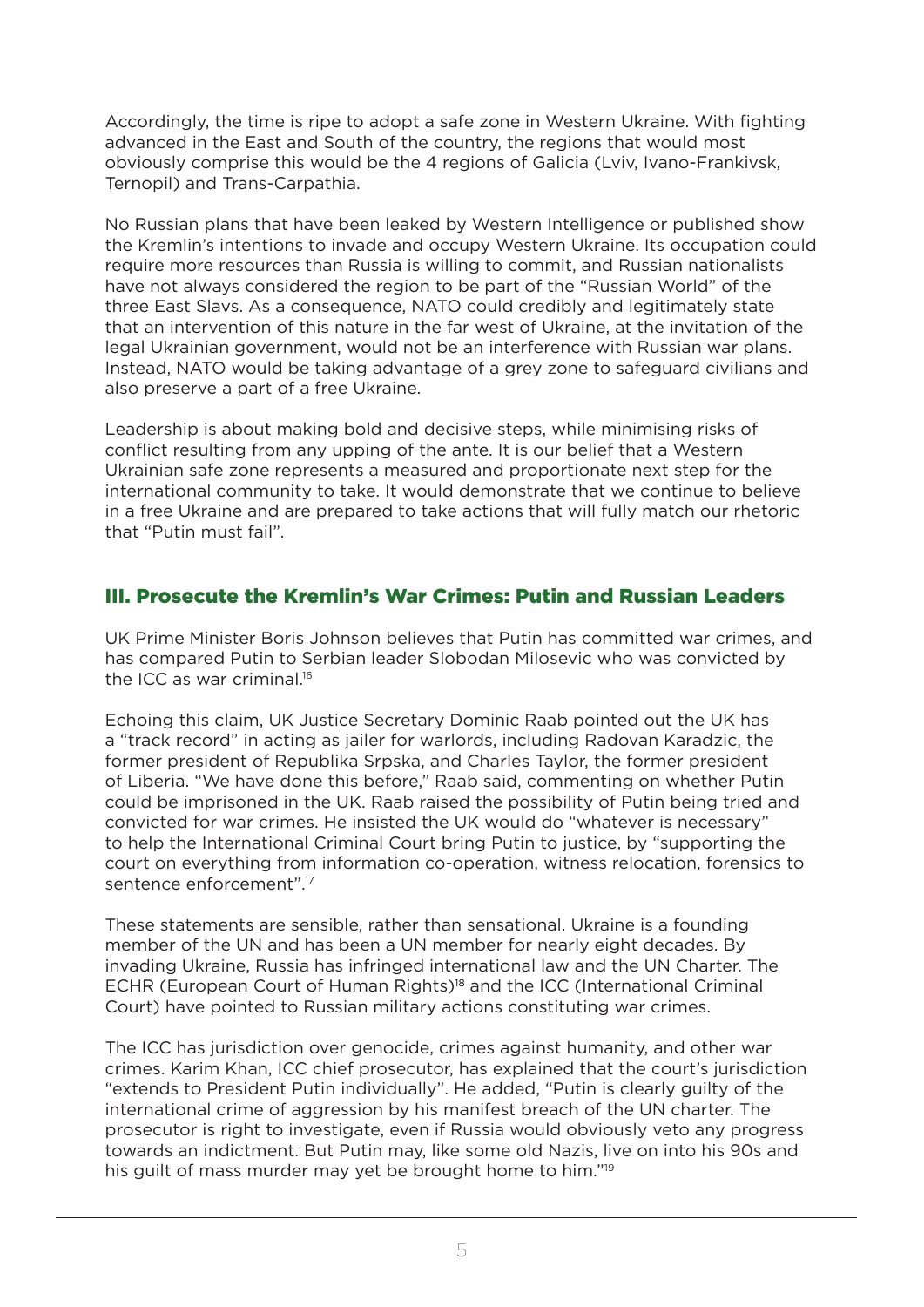#### Khan has concluded:

*"I have reviewed the Office's conclusions arising from the preliminary examination of the Situation in Ukraine, and have confirmed that there is a reasonable basis to proceed with opening an investigation. In particular, I am satisfied that there is a reasonable basis to believe that both alleged war crimes and crimes against humanity have been committed in Ukraine in relation to the events already assessed during the preliminary examination by the Office. Given the expansion of the conflict in recent days, it is my intention that this investigation will also encompass any new alleged crimes falling within the jurisdiction of my Office that are committed by any party to the conflict on any part of the territory of Ukraine."<sup>20</sup>*

#### He continued:

*"I will also be asking for the support of all States Parties and the international community as a whole as my Office sets about its investigations. I will be calling for additional budgetary support, for voluntary contributions to support all our situations, and for the loan of gratis personnel. The importance and urgency of our mission is too serious to be held hostage to lack of means."<sup>21</sup>*

As *The Economist* opined, "There is no serious doubt that Russia has broken international law in Ukraine. The ICC came into force in 2002 to prosecute four main crimes: genocide, war crimes, crimes against humanity and crimes of aggression. There is *prima facie* evidence that Russia has committed at least three of those."<sup>22</sup>

The ICJ (International Court of Justice), the UN court which rules on disputes between states, began deliberations on 7 March in response to a Ukrainian motion accusing Russia of wrongly justifying its invasion of Ukraine by claiming a non-existent genocide taking place in the Donbas and more broadly of Russian speakers.<sup>23</sup> "What they're essentially looking for is a ruling from the court saying that when Putin says that there is genocide taking place against the Russian speakers in the Donbas, that that's a completely unfounded claim and it doesn't provide any basis for Russia's aggressive actions."24

President Zelenskyy has described the intensive bombing of Kharkiv and other towns as a war crime and has accused Russia of seeking to destroy Ukraine's national identity. US Ambassador Linda Thomas-Greenfield stated that Russians who have committed war crimes would be brought to justice, adding to the growing consensus about Russian leaders' culpability for what has transpired.25

There is also an immediate way that war crimes can be investigated. Evidence of war crimes could be provided by the many Russian prisoners of war (POW) already in Ukrainian hands. These POWs could know of, or may have themselves committed war crimes. The ICC could arrange for them to be taken to one of four EU member states bordering Ukraine and from there to The Netherlands. In return for giving testimony against Putin's war crimes they could be offered asylum in the Western country of their choice.

There is also already consensus of various kinds about the following war crimes:

**I.** US intelligence procured a "kill list" of Ukrainian elites who would be incarcerated or executed under a Russian occupation.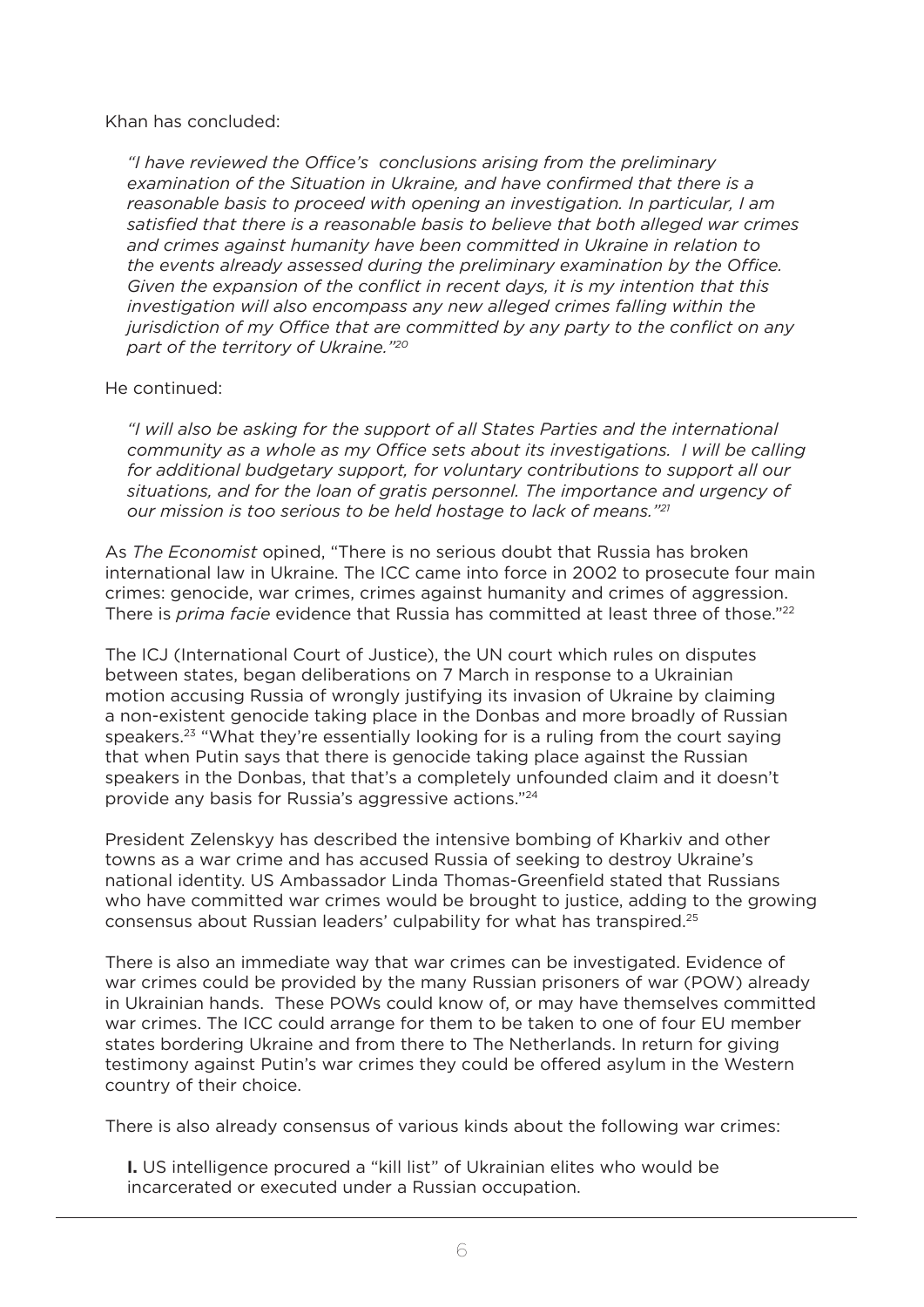**II.** A death squad was sent, to murder President Zelenskyy, before the plot was disrupted and assailants liquidated.

**III.** Thermobaric weapons systems (vacuum bombs) have been used in Ukraine according to official UK sources.

**IV.** The Bellingcat investigative team and Amnesty International have condemned the use of cluster bombs in Ukraine.

**V.** Russia has fired over 500 missiles against Ukraine. Iskander missiles, the most sophisticated in the Russian military arsenal, have been fired from Belarus into Ukraine. Civilians have been victims of a Russian failure to distinguish between combatants and non-combatants.

**VI.** Indiscriminate shelling of civilian residential areas has taken place. This extends to government buildings, schools, kindergartens, hospitals, transportation, and utilities.

None of these could be classified as having military significance.<sup>26</sup> In the Chechen capital of Grozny and Syrian city of Aleppo Russia undertook the indiscriminate shelling of residential buildings. This murdered thousands of civilians. Ukrainian causalities will increase in number as Russia presses forward with its goal of conquering Ukraine.27

The description of Russia's leadership as "war criminals" is accurate. Every effort must be made to accompany this branding with a concerted attempt to advance the cause of justice through official prosecution channels. Nothing would signify that the Kremlin has erred grievously more than a united approach calling out Russian crimes and a determination to not allow those responsible to escape the consequences of their actions.

#### IV. Declare Russia a Terrorist State: Blacklist Russia Through the Financial Action Task Force

There is a strong case to suggest Russia should be declared a "state sponsor of terrorism." 28 In 2014, Russia invaded and annexed Crimea. It has since conducted an eight-year hybrid war against Ukraine that killed 20,000 civilians and combatants and created 2 million IDPs (Internally displaced Persons) and refugees; unleashed terrorist attacks throughout Ukraine;<sup>29</sup> and launched a full-scale invasion of Ukraine in 2022. The Kremlin's goals are regime change through the installation of a pro-Russian dictator, and the destruction of Ukrainian national identity.30

Russia has invaded Ukraine and it is now undertaking a campaign to sow terror on its civilian population. This campaign involves the indiscriminate bombardment of Ukrainian cities with cruise missiles, use of unguided ordinance and illegal cluster bombs. It has launched a propaganda campaign to instill terror in the population of Ukraine, destroyed civilian infrastructure and launched cyberattacks aimed at critical infrastructure.

The attack by the Russian Federation was unprovoked and is not sanctioned by the UN. Indeed over 140 UN nations voted to condemn the attack in an extraordinary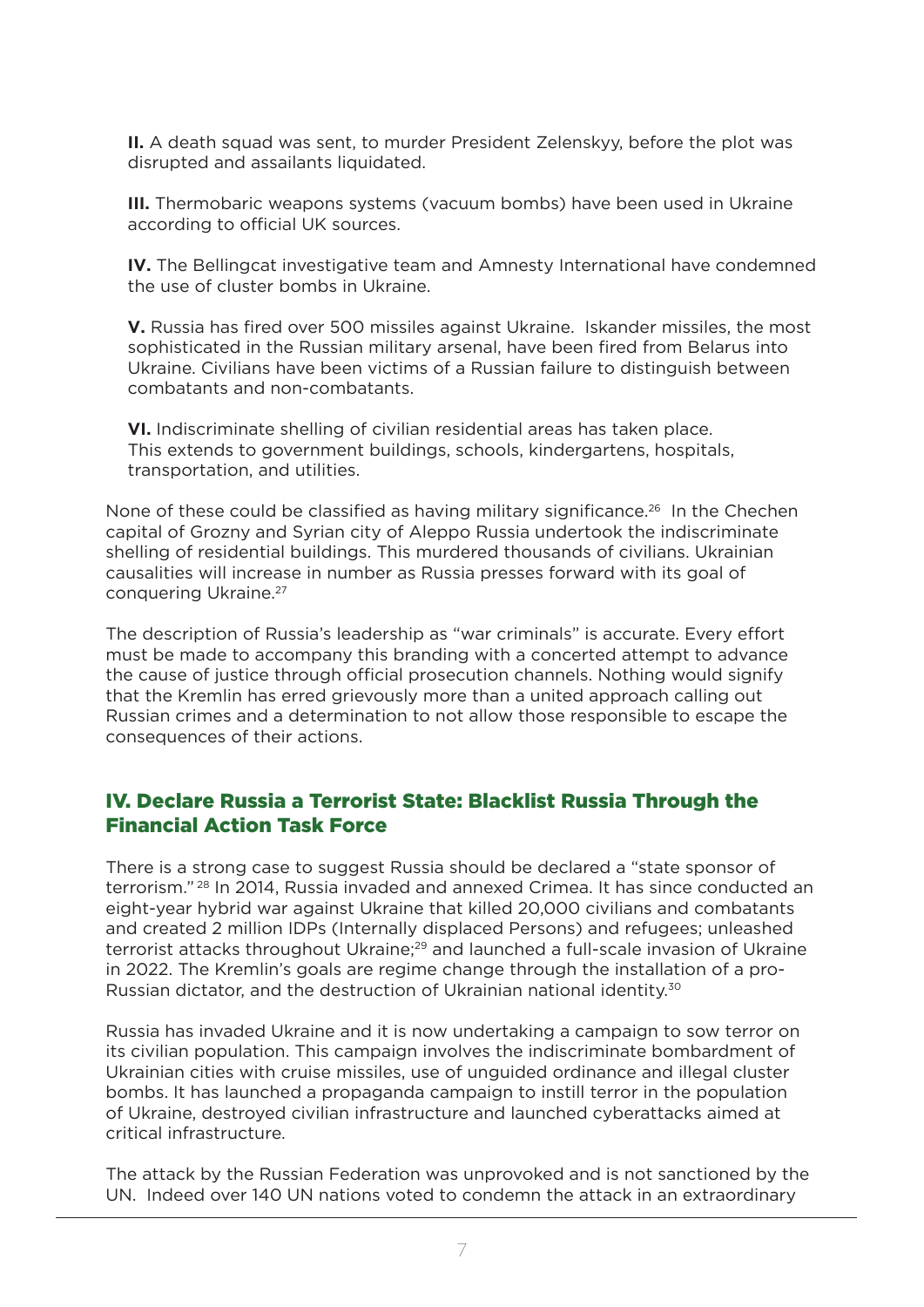meeting of the UN General Assembly.

What is this unprovoked attack if not a terrorist attack on the Ukrainian people?

"State sponsors of terrorism" are countries that "repeatedly provided support for acts of international terrorism." Inclusion on the list would lead to even more severe US and Western sanctions against Russia. Current state sponsors of terrorism include Cuba, Iran, North Korea, and Syria. Iraq, Libya, South Yemen, and Sudan were previously on the list but have been removed.

A suitable vehicle to utilise at this point could be the Financial Action Task Force (FATF), whose scope was expanded in 2001 to include efforts to counter terrorist financing. The FATF was founded in 1988 to improve global coordination to counter money laundering.

Given the remit of the FATF, and the extraordinary events unfolding in Ukraine, there is sufficient evidence of Russian state-sponsored terrorism to enable the organisation to place Russia on its Blacklist of countries, which includes North Korea and Iran.

The FATF, by blacklisting Russia, would further tighten the financial knot. It would force institutional compliance departments to, in turn, tighten their rules restricting capital flows in and out of Russia. It might make Russia think again by imparting an additional cost on it for its actions. Above all, FATF Blacklist status would remind the world – and the Russian leadership – that we cannot consider Russia today a normative member of the international community. Instead, it should be viewed as a current terrorist state with President Putin engaged in a campaign of terror against the Ukrainian people.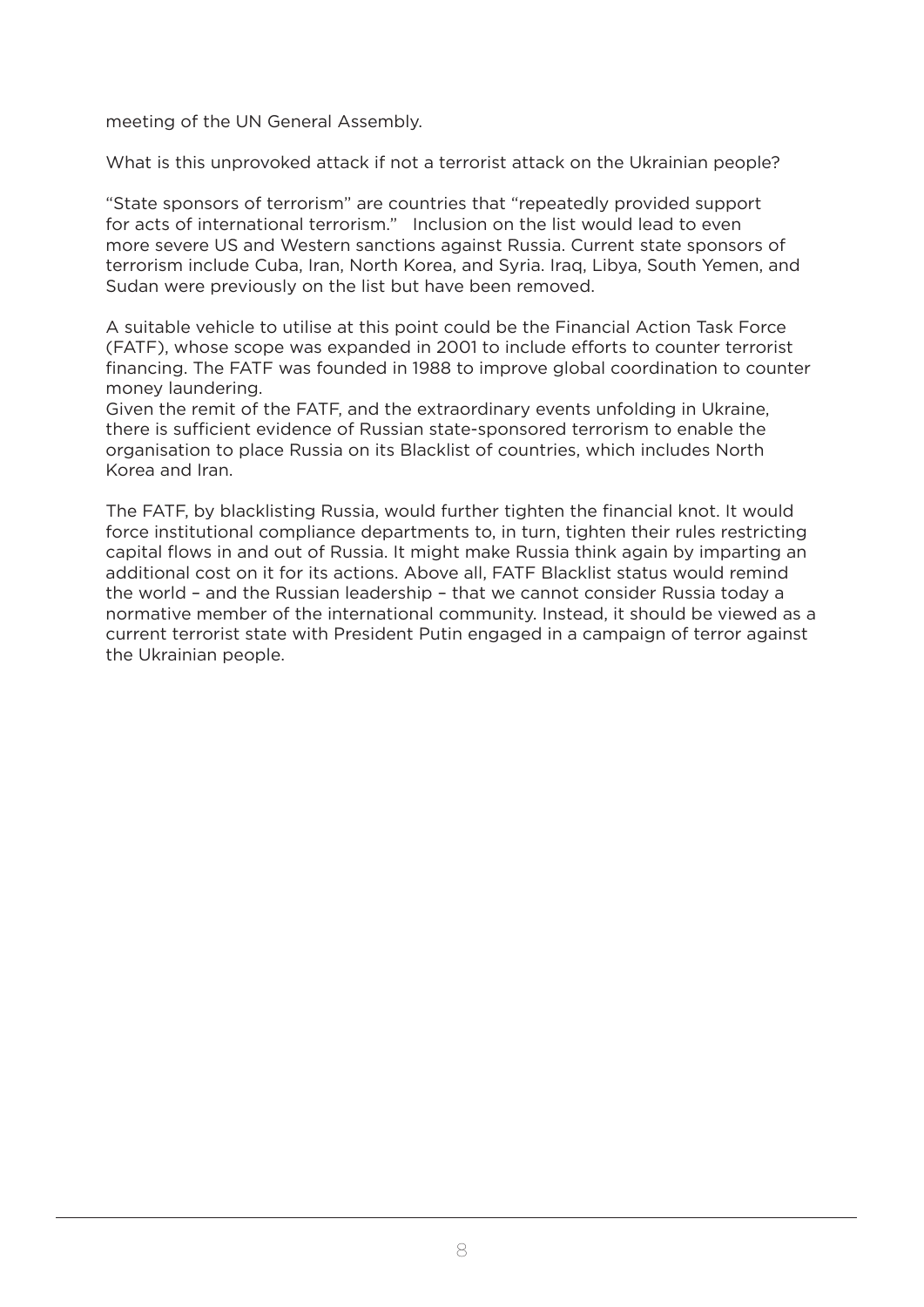## Endnotes

1 "Statement by the OPCW Director-General, at the United Nations Security Council," The Hague, Netherlands, 3 June 2021. https://www.opcw.org/sites/default/files/documents/2021/06/210604\_DG%20Statement\_UNSC%20Meeting\_3%20June%202021\_WEB.pdf

2 Dan Sabbagh and Julian Borger, "Britain and US fear Russia could be setting stage to use chemical weapons," *The Guardian*, 9 March 2022. https://www.theguardian.com/world/2022/ mar/09/britain-fears-russia-could-be-setting-stage-to-use-chemical-weapons

3 "Warning Update: Russia May Conduct a Chemical Or Radiological False-Flag Attack as a Pretext for Greater Aggression Against Ukraine," *Institute for the Study of War*, 9 March 2022. https://www.understandingwar.org/backgrounder/warning-update-russia-may-conduct-chemical-or-radiological-false-flag-attack-pretext

4 "Read: U.S. letter to the U.N. alleging Russia is planning human rights abuses in Ukraine", Washington Post, 21 February 2022 https://www.washingtonpost.com/context/read-u-s-letter-tothe-u-n-alleging-russia-is-planning-human-rights-abuses-in-ukraine/93a8d6a1-5b44-4ae8-89e5 cd5d328dd150/?itid=lk\_inline\_manual\_4

5 Peter Beaumont, Daniel Boffey, and Graham Russell, "Ukraine's Zelinskiy vows revenge on Russian forces after fleeing family killed in shelling of Irpin", The Guardian, 7 March 2022, https://www.theguardian.com/world/2022/mar/07/ukraine-volodymr-zelenskiy-vows-revengerussia-forces-fleeing-family-civilians-killed-shelling-irpin-town.

6 "Press conference with NATO Secretary General Jens Stoltenberg, the Prime Minister of Estonia, Kaja Kallas, and UK Prime Minister Boris Johnson at Tapa Military Base in Estonia", NATO, 1 March 2022, https://www.nato.int/cps/en/natohq/opinions\_192584.htm

Daniel Nasaw, "White House Dismisses Talk of Ukraine No-Fly Zone", Wall Street Journal, 1 March 2022 https://www.wsj.com/livecoverage/russia-ukraine-latest-news-2022-02-28/card/ white-house-dismisses-talk-of-ukraine-no-fly-zone-sOZhEEtjxsLCpv3pG0a6

8 "No-fly zone: What it means and why the West won't act" BBC News, 1 March 2022 https://www.bbc.co.uk/news/world-europe-60576443

9 "Five ways Britain could really hurt Vladimir Putin" Daily Telegraph, 24 February 2022 https://www.telegraph.co.uk/news/2022/02/24/five-ways-britain-could-really-hurt-vladimir-putin/

10 https://www.pravda.com.ua/news/2022/03/4/7328102/

11 Ben Evansky, "Humanitarian no-fly zone over Ukraine proposed by former NATO supreme allied commander," Fox News, 4 March 2022. https://www.foxnews.com/politics/ ukraine-russia-humanitarian-no-fly-zone

12 Ibid.

13 Ibid.

14 Philip Breedlove and Kurt Volker, "Six Ways to Help Ukraine Survive Right Now," Center for European Policy Analysis (CEPA), 3 March 2022. https://cepa.org/six-waysto-help-ukraine-survive-right-now/

15 "UNHCR mobilizing to aid forcibly displaced in Ukraine and neighbouring countries", UN-HCR, https://www.unhcr.org/news/briefing/2022/3/621deda74/unhcr-mobilizing-aid-forcibly-displaced-ukraine-neighbouring-countries.html

16 Steven Swinford, "Boris Johnson says that Putin is a war criminal," The Times, 5 March 2022. https://www.thetimes.co.uk/article/boris-johnson-says-that-putin-is-a-war-criminal-s97lz-2rhr

17 Jonathan Ames, "Dominic Raab will stop rich Putin allies buying silence," The Times, 4 March 2022. https://www.thetimes.co.uk/article/dominic-raab-will-stop-rich-putin-allies-buyingsilence-bwvrxlwll

18 https://www.pravda.com.ua/news/2022/03/1/7327153/

19 Jonathan Ames, "British barrister announces ICC lawyers to investigate Russian 'war crimes' in Ukraine," The Times, 2 March 2022.

20 https://www.icc-cpi.int/Pages/item.aspx?name=20220228-prosecutor-state-

ment-ukraine&fbclid=IwAR3JDs4dnVXKuenvhqQx6VTIoGo0zmP4oliZ5oZR6Rh0L8Xwp-Kvcz8NH4Ss

21 Ibid.

22 "Has Vladimir Putin committed war crimes in Ukraine?," The Economist, 1 March 2022.